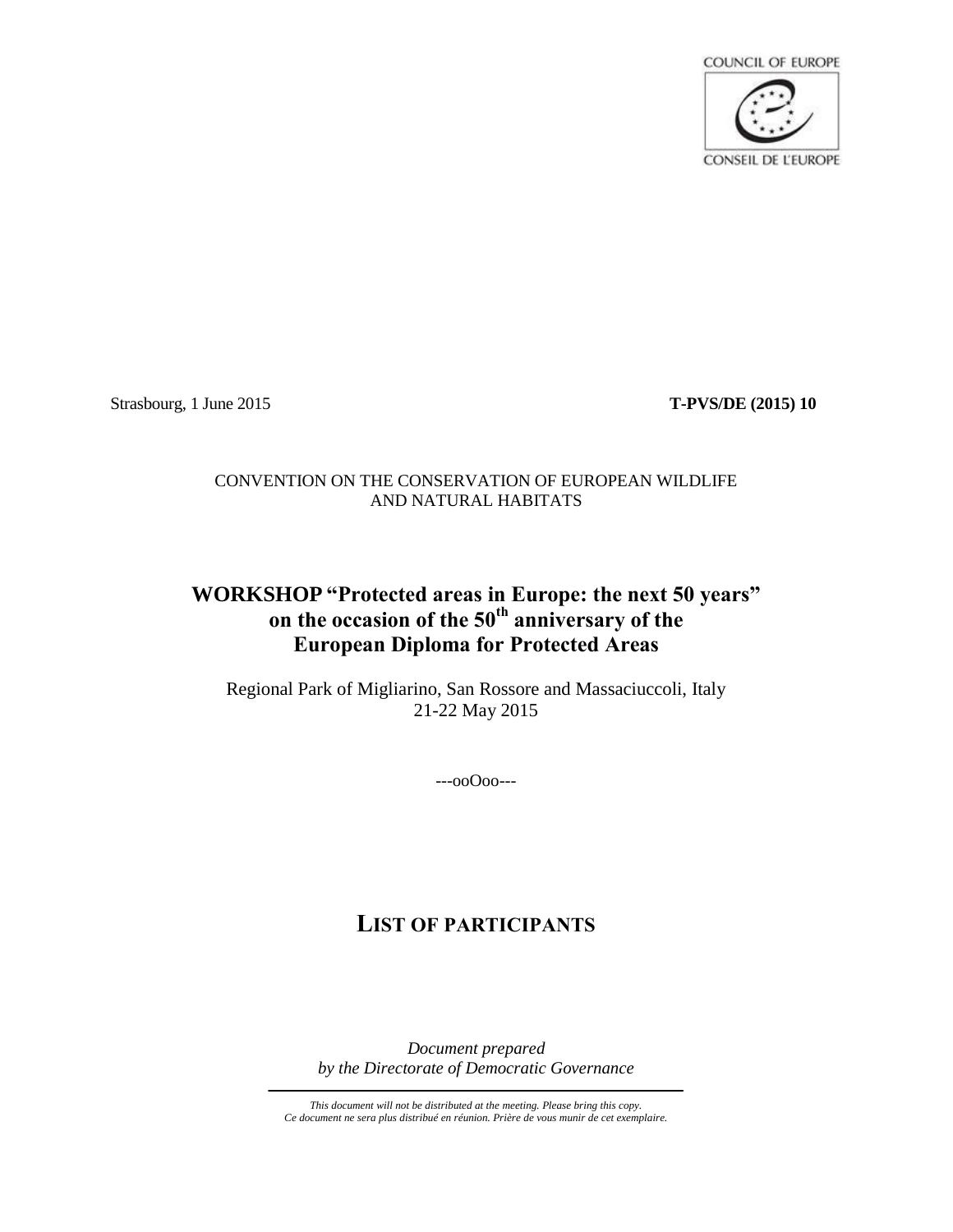#### **AUSTRIA/AUTRICHE**

Mr Michael SCHIMEK Wachau Protected Landscape Schlossg. 3 3620 Spitz E-mail[: office\[at\]arbeitskreis-wachau-at](mailto:office@arbeitskreis-wachau-at)

Mr Ludwig SCHLERITZKO National Park Thayatal Merkersdorf 90 2082 Hardegg E-Mail: [Office\[at\]np-thayatal.at](mailto:Office@np-thayatal.at)

Mr Robert BRUNNER Kirchengasse 39/13 1070 Wien Austria E-mail: [rbw748\[at\]gmail.com](mailto:rbw748@gmail.com)

## **BELARUS**

Mr Valery IUKOVICH Berezinsky Biosphere Reserve Vitebsk region Lepel district Domzheritsy Tsentralnaya Str. 3 E-mail: [valery.ivkovich\[at\]tut.by](mailto:valery.ivkovich@tut.by)

## **BELGIUM/BELGIQUE**

Ms Anne-Laure JACQUEMART Présidente du Conseil supérieur wallon de la Conservation de la Nature Earth and Life Institute E-mail: [Anne-laure.jacquemart\[at\]uclouvain.be](mailto:Anne-laure.jacquemart@uclouvain.be)

Mr Marc ROEKAERTS Ringlaan 57 Houthalen Belgium Tel: +32 11 60 42 34 E-mail: [marc\[at\]eureko.be](mailto:marc@eureko.be)

#### **BOSNIA AND HERZEGOVINA/BOSNIE-HERZEGOVINE**

Mr Mehmed CERO Federal Ministry on Environment and Tourism Assistant Minister Husrefa Redzica 6 E-mail: [mehmed.cero\[at\]fmoit.gov.ba](mailto:mehmed.cero@fmoit.gov.ba)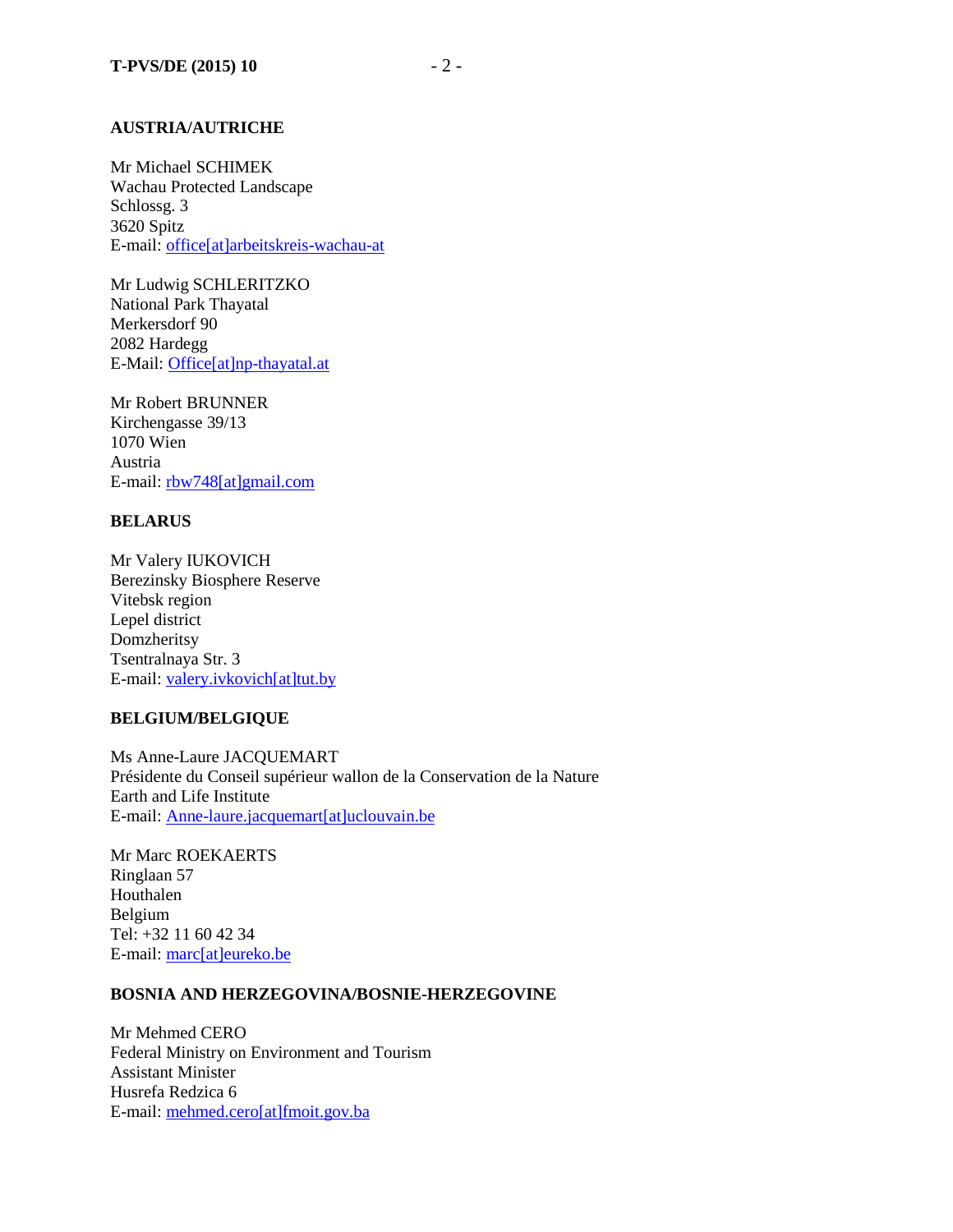#### **CROATIA/CROATIE**

Ms Izidora MARKOVIĆ Institute for Tourism, Sustainable tourism department, Zagreb Vrhovec 5 Zagreb E-mail: [izidora.markovic\[at\]iztzg.hr](mailto:izidora.markovic[at]iztzg.hr)

## **CYPRUS/CHYPRE**

Ms Anna SAVVIDES Department of Environment Ministry of Agriculture, Rural Development & Environment 20-22 28th October Ave. 2414 Nicosia E-mail: [asavvidou\[at\]environment.moa.gov.cy](mailto:asavvidou@environment.moa.gov.cy)

Ms Despo ZAVROU Department of Environment Ministry of Agriculture, Rural Development & Environment 20-22 28th October Ave. 2414 Nicosia E-mail: [dzavrou\[at\]environment.moa.gov.cy](mailto:dzavrou@environment.moa.gov.cy)

#### **CZECH REPUBLIC/REPUBLIQUE TCHEQUE**

Mr Tomáš ROTHRÖCKL Podyji National Park Na Vyhlídce 5 669 01 Znojmo E-mail: [rothrockl\[at\]nppodyji.cz](mailto:rothrockl@nppodyji.cz)

#### **ESTONIA/ESTONIE**

Ms Anni KURISMAN Matsalu National Park Lääne county E-mail: [anni.kurisman\[at\]keskkonnaamet.ee](mailto:anni.kurisman@keskkonnaamet.ee)

Ms Mariu ERIT Matsalu National Park Lääne county E-mail: [anni.kurisman\[at\]keskkonnaamet.ee](mailto:anni.kurisman@keskkonnaamet.ee)

## **FRANCE**

Mr Robert TANNER European and Mediterranean Plant Protection Organization (EPPO/OEPP) 21 boulevard Richard Lenoir 75011 Paris E-mail: [rt\[at\]eppo.int](mailto:rt@eppo.int)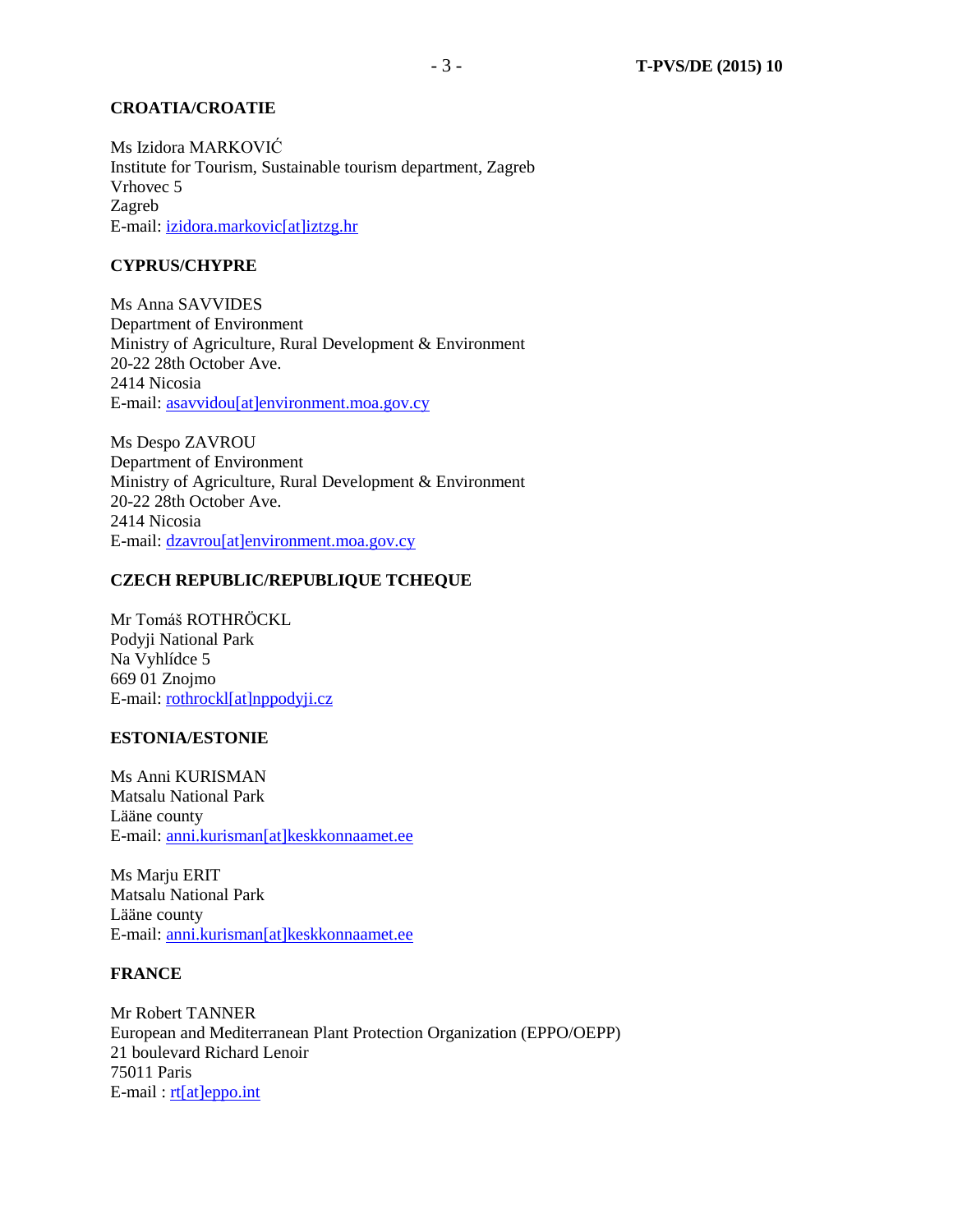Mr Emmanuel MICHAU **Directeur** Parc national de la Vanoise 135 rue du docteur Julliand BP 705 73007 Chambéry Cedex E-mail: [Emmanuel.michau\[at\]vanoise-parcnational.fr](mailto:Emmanuel.michau@vanoise-parcnational.fr)

## **GEORGIA/GEORGIE**

Ms Tamar KVANTALIANI Head of International Relations and Projects Management Service Agency of Protected Areas of Georgia 6 Gulua Str. 0114 Tbilisi E-mail: tamar.kvantaliani[at]yahoo.com

#### **GERMANY/ALLEMAGNE**

Mr Marc SANDER Lüneburg Heath Nature Reserve Niederhaverbeck 7 29646 Bispingen E-mail: [Sander\[at\]verein-naturschutzpark.de](mailto:Sander@verein-naturschutzpark.de)

Ms Elke ZEITLER Berchtesgaden National park Doktorberg 6 83471 Berchtesgaden E-mail: [elke.zeitler\[at\]npv-bgd.bayern.de](mailto:elke.zeitler@npv-bgd.bayern.de)

Mr Eberhard KLEIN Wollmatinger Ried-Untersee-Gnadensee Kindlebildstr. 87 78479 Reichenau E-mail: [Eberhard.Klein\[at\]NABU-Wollmatingerried.de](mailto:Eberhard.Klein@NABU-Wollmatingerried.de)

Ms Maria HUSSLEIN Bayerischer Wald national park Freyunger Str.2 94481 Grafenau E-mail: [Maria.husslein\[at\]npv-bw.bayern.de](mailto:Maria.husslein@npv-bw.bayern.de)

#### **HUNGARY/HONGRIE**

Ms Katalin BOKROS Szénás Hills Protected Area Kolto u. 21 1121 Budapest E-mail: [bokrosk\[at\]dinpi.hu](mailto:bokrosk@dinpi.hu)

Mr Gyorgy DUDAS Ipolytarnóc Nature Conservation Area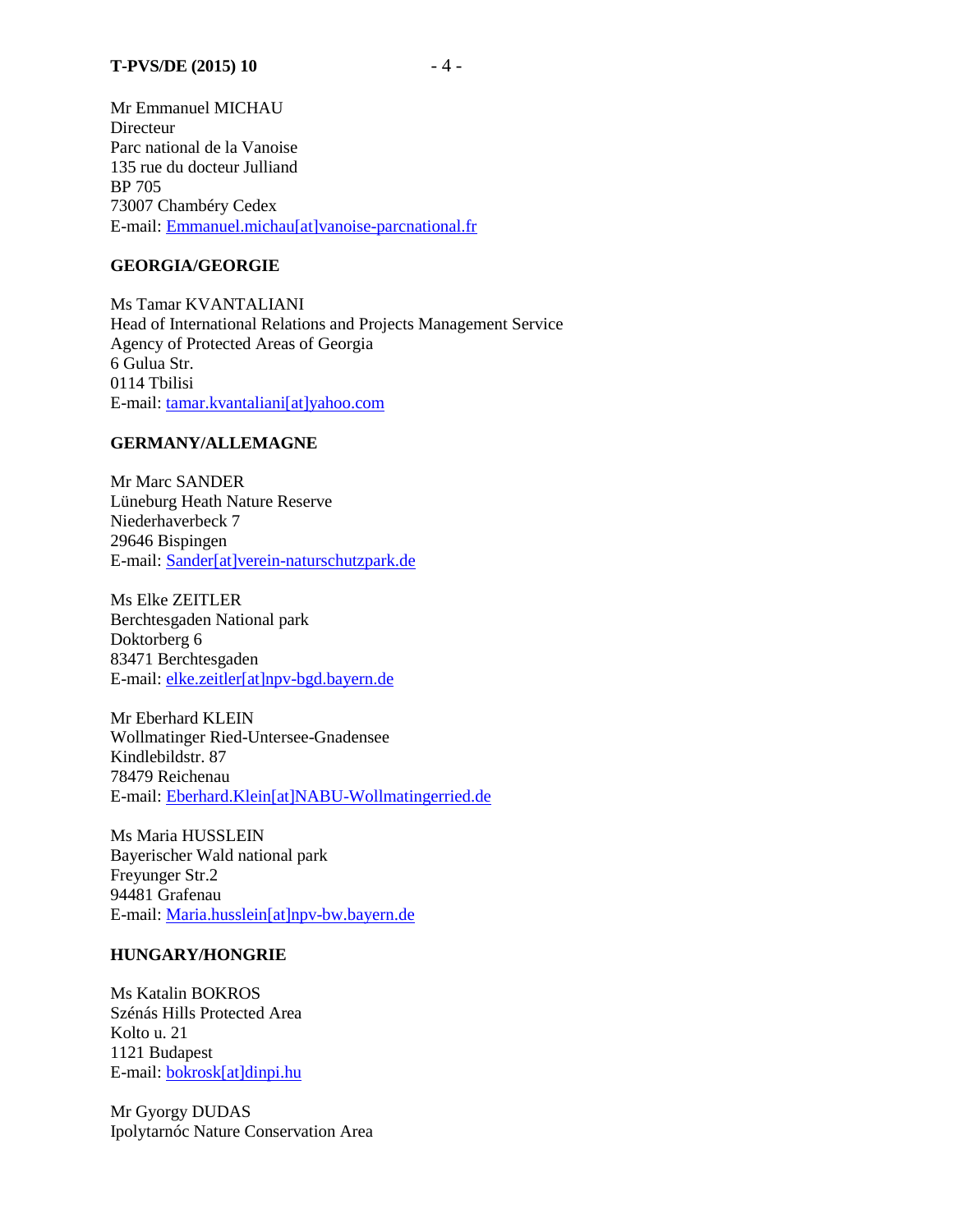Sanc ut 6 3304 Eger E-mail: [dudasgy\[at\]bnpi.hu](mailto:dudasgy@bnpi.hu)

## Mr Imre SZARVAS Manager Ipolytarnóc Nature Conservation Area Pf. :1. 3138 Ipolytarnoc Email: [szarvasi\[at\]bnpi.hu](mailto:szarvasi@bnpi.hu)

Mr Pál KEZDY Szenas Hills Protected Area Duna-Ipoly National Park Directorate Költő u. 21 1121 Budapest E-mail: [kezdyp\[at\]dinpi.hu](mailto:kezdyp@dinpi.hu)

Ms Annamária KOPEK The volcanic phenomena of the Tihany Peninsula Kossuth Lajos u. 12. 8229 Csopak E-mail: [kopekami\[at\]gmail.com](mailto:kopekami@gmail.com)

Mr József VERS The volcanic phenomena of the Tihany Peninsula Magyar utca 19. 8229 Csopak E-mail: [versjozsef\[at\]gmail.com](mailto:versjozsef@gmail.com)

#### **IRELAND/IRLANDE**

Mr Andy BLEASDALE Manager The Burren region National Parks and Wildlife Service NPWS, Dept of Arts, Heritage and the Gaeltacht Custom House Flood Street Galway E-mail: [andy.bleasdale\[at\]ahg.gov.ie](mailto:andy.bleasdale@ahg.gov.ie)

Mr Brendan DUNFORD The Burren region Carron, Co. Clare

#### **ITALY/ITALIE**

Mr Michele OTTINO Grand Paradiso National Park Via Della Rocca, 47 10123 Torino E-mail: michele.ottino[at]pngp.it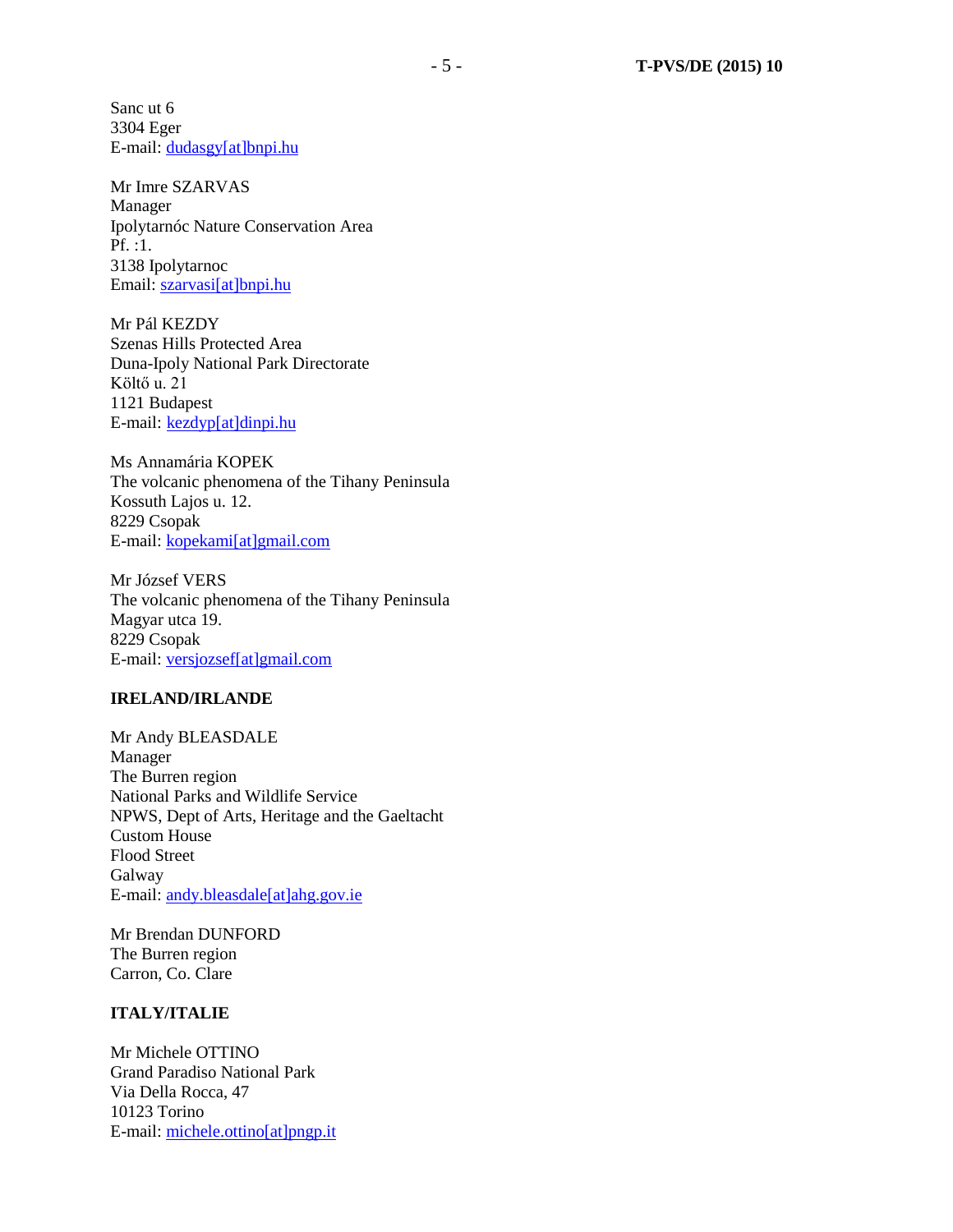Mr Giovannia BANA Fondazione Europea IL NIBBIO (Observer to the Bern Convention) Via Larga, 23 20122 Milano Email: [fein\[at\]nibbio.org](mailto:fein@nibbio.org)

Ms Alessandra BANA Fondazione Europea IL NIBBIO (Observer to the Bern Convention) Via Larga, 23 20122 Milano Email: [fein\[at\]nibbio.org](mailto:fein@nibbio.org)

Ms Paola MAGNANI Fondazione Europea IL NIBBIO Via Larga, 23 20122 Milano Email: [fein\[at\]nibbio.org](mailto:fein@nibbio.org)

Mr Stefano VAGNILUCA Isola di Montecristo Corpo forestale dello Stato – Ufficio territoriale Biodiversità FOLLONICA E-mail: s.vagniluca[at]corpoforestale.it

Ms Roberta LATINI Parco Nazionale d'Abruzzo, Lazio e Molise Viale Santa Lucia 67032 Pescasseroli E-mail: roberta.latini[at]parcoabruzzo.it

Ms Lucia VENTURI Ente Parco Regionale della Maremma Via del Bersagliere 7/9 Alberese (GR)

Mr Enrico GIUNTA Ente Parco Regionale della Maremma Via del Bersagliere 7/9 Alberese (GR)

Ms Elena MOUTIER Ente Parco Regionale della Maremma Via del Bersagliere 7/9 Alberese (GR)

Mr Antonio CARRARA President Parco Nazionale d'Abruzzo, Lazio e Molise Viale Santa Lucia, snc 67032 Pescasseroli (AQ) E-mail: segreteria.direttore[at]parcoabruzzo.it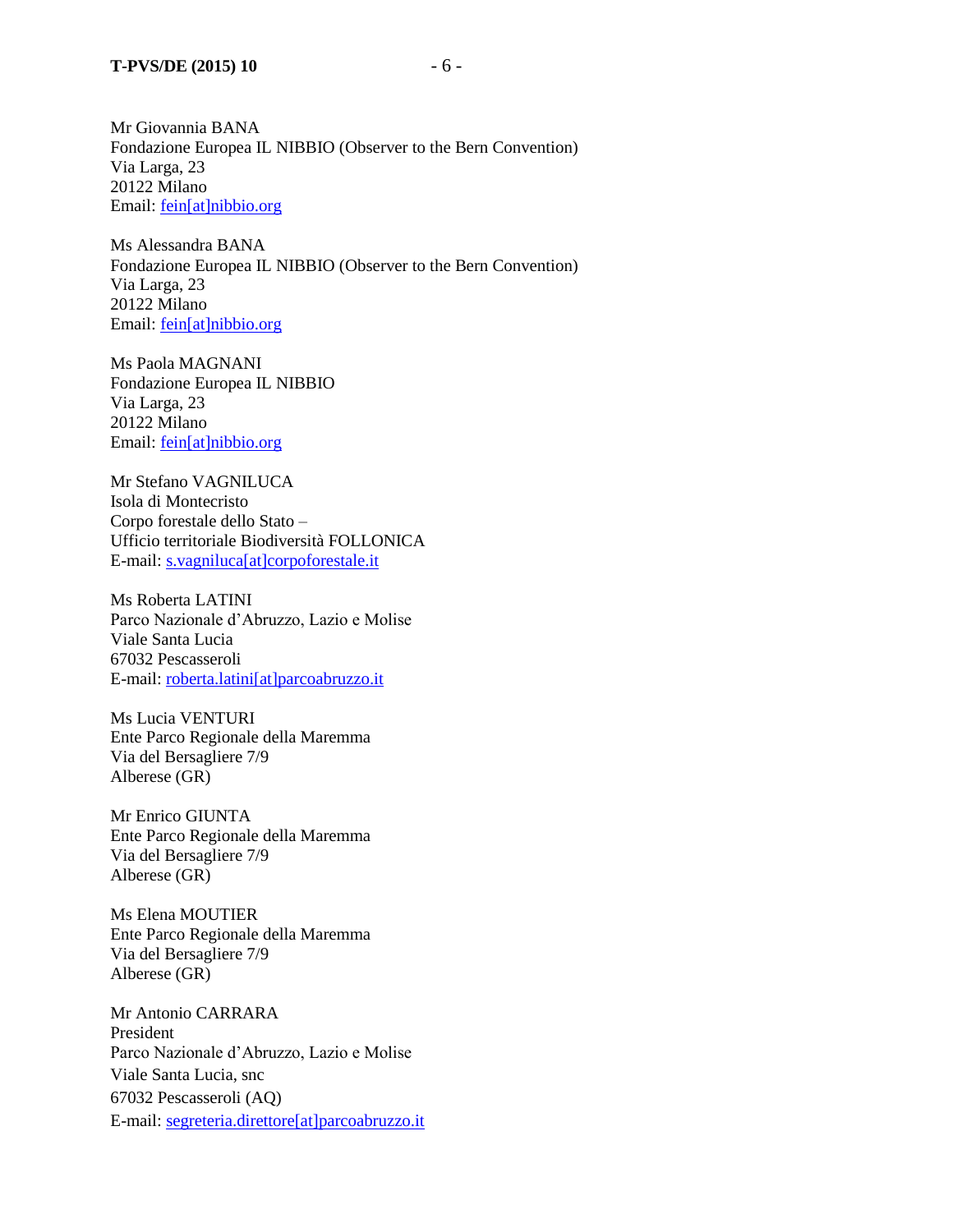Mr Dario FEBBO Director Parco Nazionale d'Abruzzo, Lazio e Molise Viale Santa Lucia, snc 67032 Pescasseroli (AQ) E-mail: segreteria.direttore[at]parcoabruzzo.it

Ms Cinzia SULLI Parco Nazionale d'Abruzzo, Lazio e Molise Viale Santa Lucia, snc 67032 Pescasseroli (AQ) E-mail: segreteria.direttore[at]parcoabruzzo.it

Mr Giovanni QUILGHINI Integral Nature Reserve of Sasso Fratino Via DanteAlighieri 41 Pratovecchio E-mail: g.quilghini[at]corpoforestale.it

Mr Andrea MONACO Regional Parks Agency – Lazio Region Via del Pescaccio 96 00166 Rome E-mail: [amonk2008\[at\]gmail.com](mailto:amonk2008[at]gmail.com) ; [amonaco\[at\]regione.lazio.it](mailto:amonaco@regione.lazio.it)

Mr Alessandro BOTTACCI Ufficio per la Biodiversità – Corpo Forestale dello Stato Via Carducci 5 00185 Roma E-mail: [a.bottacci\[at\]corpoforestale.it](mailto:a.bottacci@corpoforestale.it)

## **LUXEMBOURG**

Mr Christian KAYSER Nature park Our CCRM- Environnment 12, Parc 9836 Hosingen E-mail: [sivour3\[at\]pt.lu](mailto:sivour3@pt.lu)

#### **MALTA/MALTE**

Mr Joe SULTANA Dar ta' Gajdoru/ Appt.3 Gajdoru Street Xaghra, Gozo E-mail: joesultana[at]maltanet.net

#### **NETHERLANDS/PAYS-BAS**

Mr Frederik ZWART Boschplaat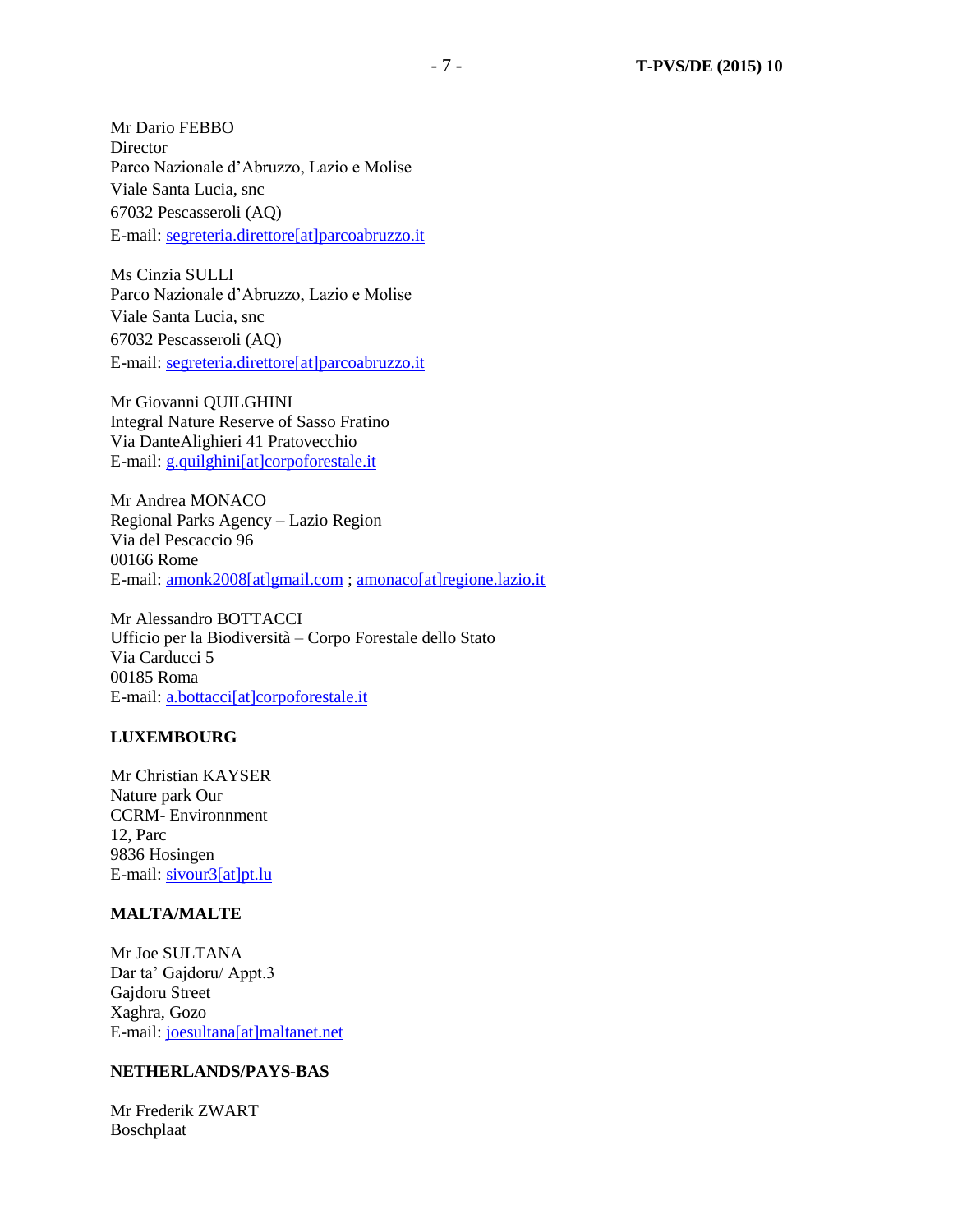Longway 28 8881 CM West Terschelling E-mail: F.Zwart[at]staatsbosbeheer.nl

Ms Bea CLAESSENS National Park Weerribben Wieden Veneweg 253 Wanneperveen E-mail: b.claessens[at]natuurmonumenten.nl

Mr Harry KOENDERS Oostvaardersplassen E-mail: h.koenders[at]staatsbosbeheer.nl

#### **ROMANIA/ROUMANIE**

Ms Gabriela CRETU Danube Delta Biosphere Reserve 34 A, Portului Street Tulcea, 820243 E-mail: [gabriela2cretu\[at\]yahoo.com](mailto:gabriela2cretu@yahoo.com) 

#### **SLOVAK REPUBLIC/REPUBLIQUE SLOVAQUE**

Ms Michaela MRAZOVA State Nature Conservancy of the Slovak Republic Headquarters Tajovského 28B 974 01 Banská Bystrica E-mail: [michaela.mrazova\[at\]sopsr.sk](mailto:michaela.mrazova@sopsr.sk)

Mr Michal ADAMEC State Nature Conservancy of the Slovak Republic Headquarters Tajovského 28B 974 01 Banská Bystrica E-mail: [Michal.adamec\[at\]sopsr.sk](mailto:Michal.adamec@sopsr.sk)

Mr Marian GIC Poloniny National park Ul. Mieru 193 067 61 Stakčín E-mail: marian.gic[at]sopsr.sk

Mr Miroslav JARNY Poloniny National park J. M. Hurbana 20 960 01 Zvolen E-mail: [miroslav.jarny\[at\]sopsr.sk](mailto:miroslav.jarny@sopsr.sk)

Ms Jana POKRIEVKOVA State Nature Conservancy of the Slovak Republic Headquarters Tajovského 28B 974 01 Banská Bystrica E-mail: jana.pokrievkova[at]sopsr.sk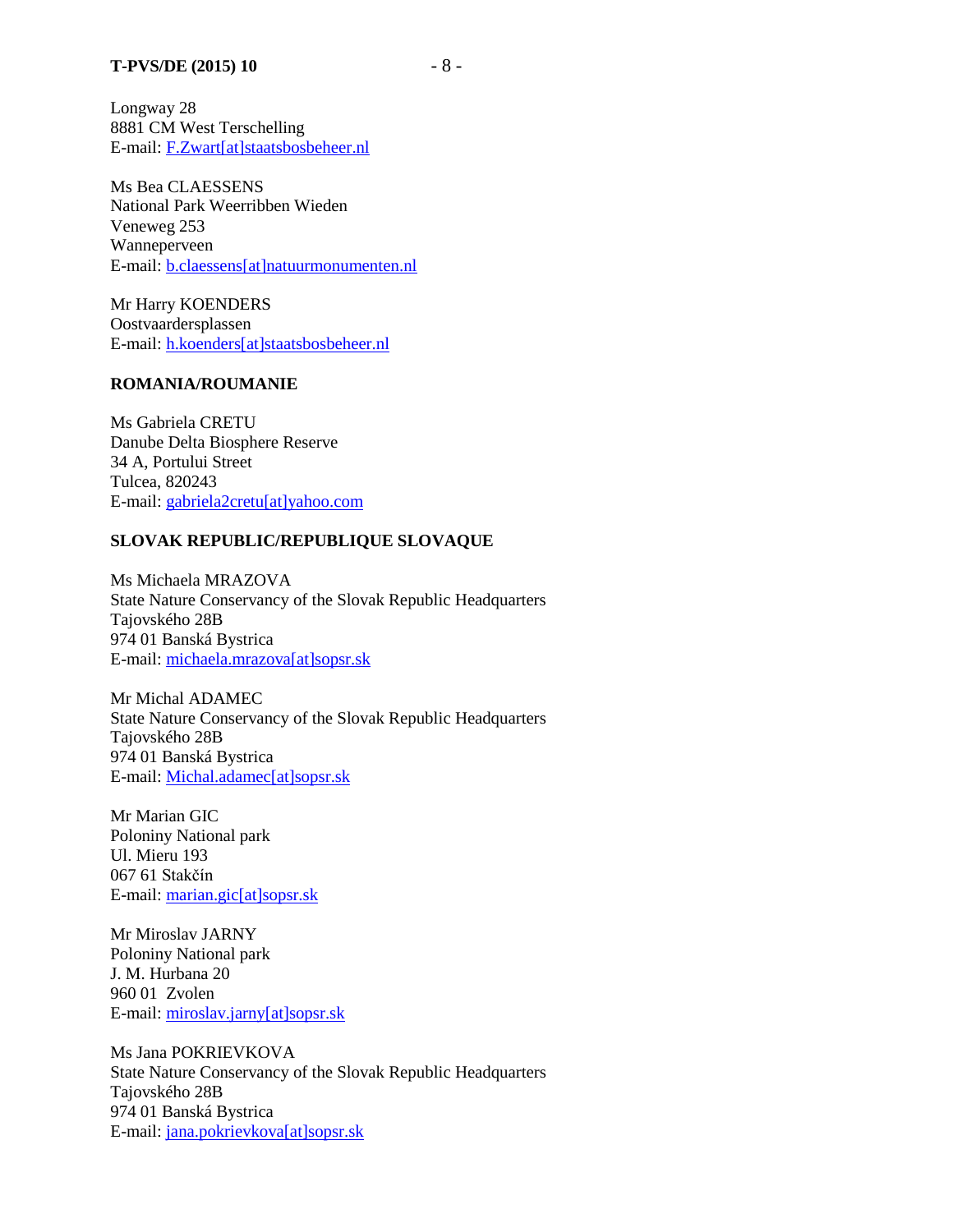#### **SWITZERLAND/SUISSE**

Mr Hervé LETHIER Le Belvédère Chemin de l'Observatoire 1264 St Cergue E-mail: Herve.lethier[at]wanadoo.fr

Mr Olivier BIBER Brunngasse 2, PF 658 3000 Bern 8 E-mail: Olivier.biber[at]nosoiseaux.ch

## **TURKEY/TURQUIE**

Mr Abdulsamet HACAT Ministry Of Forestry and Water Affairs General Directorate of Nature conservation and National Parks Kuşcenneti National Park Ankara E-mail: [ahacat\[at\]ormansu.gov.tr](mailto:ahacat@ormansu.gov.tr)

Ms Nihan ARPA Manyas Kuşcenneti National Park General Directorate of Nature Conservation and National Parks Ministry of Forestry and Water Affairs E-mail: [nihanarpa\[at\]gmail.com](mailto:nihanarpa@gmail.com)

#### **UNITED KINGDOM/ROYAUME-UNI**

Ms Jane CHAPMAN Peak District National Park Authority Aldern House, Baslow Road Bakewell Derbyshire, DE45 1AE E-mail: [Jane.chapman\[at\]peakdistrict.gov.uk](mailto:Jane.chapman@peakdistrict.gov.uk)

Ms Sarah PROCTOR Moors for the Future Partnership, Peak District National Park Moorland Centre, Fieldhead, Edale, Hope Valley Derbyshire, S33 7ZA E-mail: [Sarah.Proctor\[at\]peakdistrict.gov.uk](mailto:Sarah.Proctor@peakdistrict.gov.uk)

Ms Carol RITCHIE EUROPARC Federation Waffnergase 6 93047 Regensburg

Mr Michael USHER 4 Chalmers Court Bridge of Allan Stirling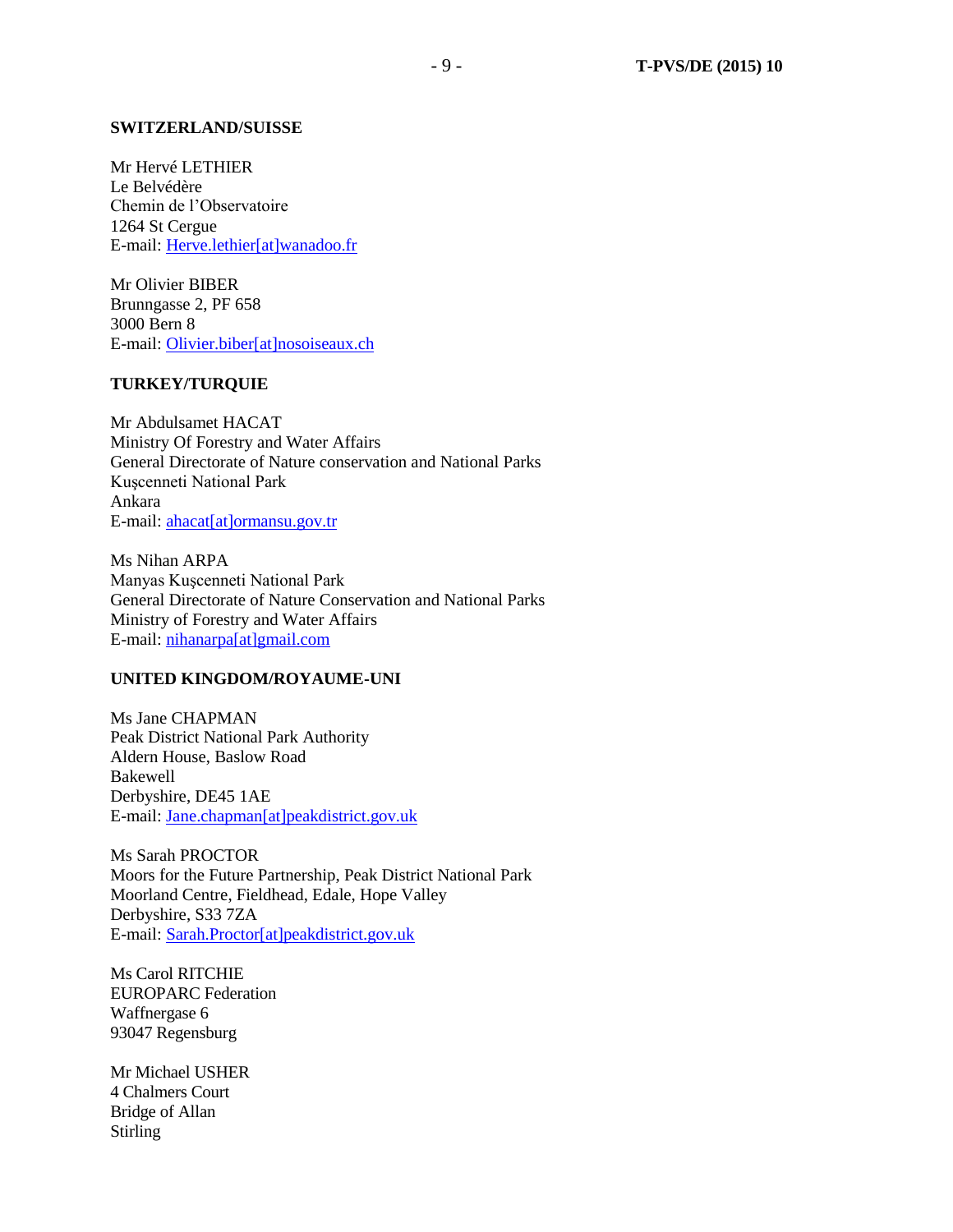E-mail: m.b.usher[at]stir.ac.uk

Ms Jo GILBERT Royal Society for the Protection of Birds The Lodge, Sandy Bedfordshire, SG19 2DL E-mail: jo.gilbert[at]rspb.org.uk

Mr Adam ROWLANDS Minsmere Reserve **Westleton** Suffolk IP17 3BY E-mail: [Adam.rowlands\[at\]rspb.org.uk](mailto:Adam.rowlands@rspb.org.uk)

Mr John WATKINS Head of Landscape & Outdoor Recreation, Welsh Government Department for Natural Resources Welsh Government, Sarn Mynach Llandudno Junction E-mail: [John.watkins\[at\]wales.gsi.gov.uk](mailto:John.watkins@wales.gsi.gov.uk)

## **UKRAINE**

Mr Hryhorii PARCHUK Head of the Division of Protected Areas Development of the Department of Protected Areas Ministry of Ecology and Natural Resources of Ukraine 35 Mytropolyta Vasylia Lypkivskogo Str. 03035 Kyiv E-mail: parchuk.grygorii[at]gmail.com

## **CHAIR OF THE STANDING COMMITTEE TO THE BERN CONVENTION/PRESIDENT DU COMITE PERMANENT DE LA CONVENTION DE BERNE**

Mr Øystein STORKERSEN P.O. Box 5672 Sluppen 7592 Trondheim E-mail: [Oystein.storkersen\[at\]miljodir.no](mailto:Oystein.storkersen@miljodir.no)

## **GROUP OF SPECIALISTS ON THE EUROPEAN DIPLOMA FOR PROTECTED AREAS/GROUPE DES SPECIALISTES SUR LE DIPLÔME EUROPEEN DES ESPACES PROTEGES**

Mr Peter SKOBERNE (Chair/Président) Ministrstvo za okolje in prostor (Ministry of the Environment and Spatial Planning) Dunajska 47 1000 Ljubljana E-mail: peter.skoberne[at]gov.si

Mr Mustafa OZKAN Ministry Of Forestry and Water Affairs General Directorate of Nature conservation and National Parks Ankara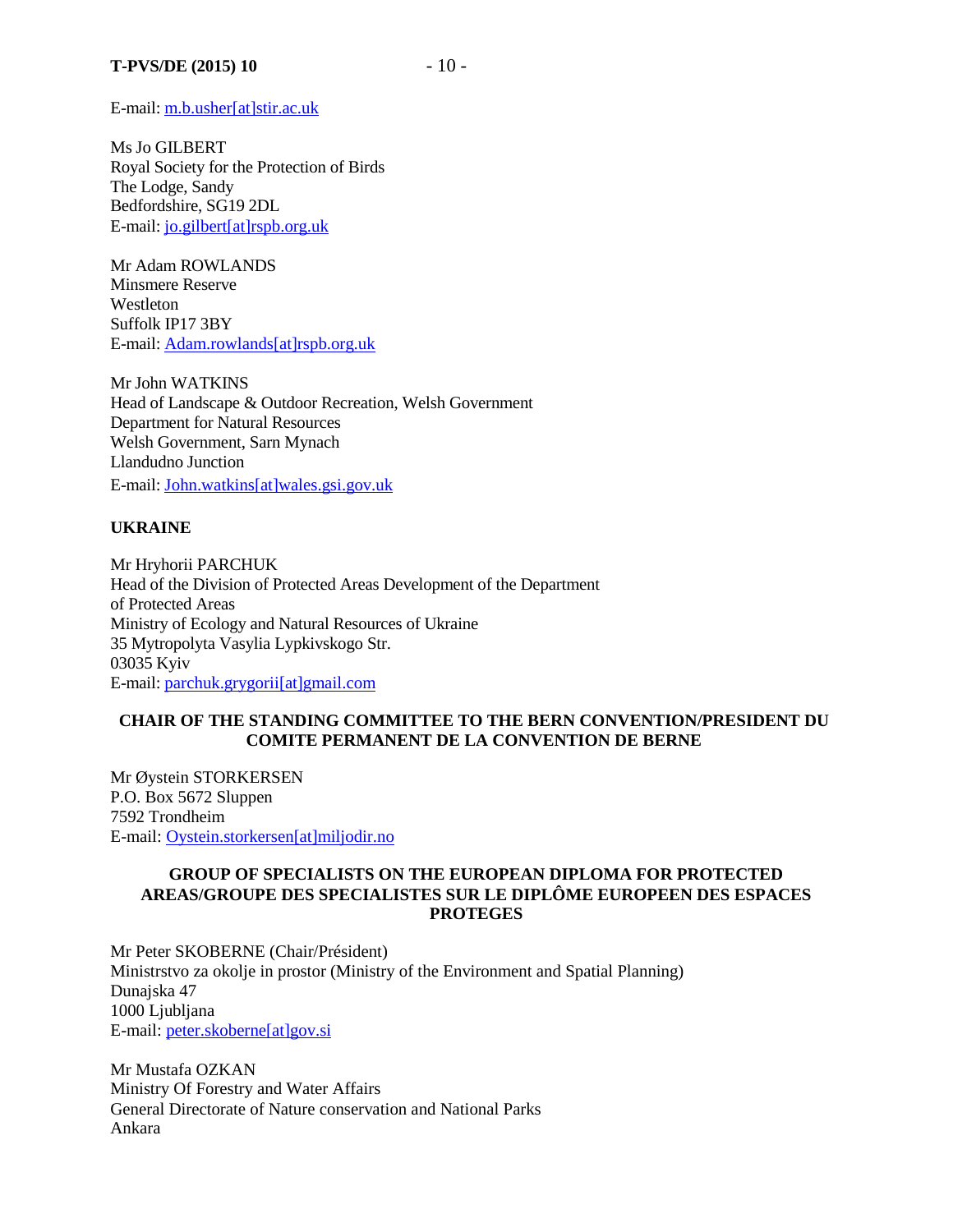E-mail: [mustafaozkan\[at\]ormansu.gov.tr](mailto:mustafaozkan@ormansu.gov.tr)

Ms Ana RAINHO Av. Da República, 16 1050-191 Lisboa E-mail : anarainho[at]icnf.pt

Mr Johannes Willem SNEEP Laan Van Meerdervoort 1030 2564 The Hague E-mail: jwsneep[at]live.nl

#### **ITALIAN AUTHORITIES/AUTORITES ITALIENNES**

Mr Felice CAPPELLUTI Technical Officer Ministry of the Environment, Land and Sea Directorate-general for Nature and Sea Protection, Division III – Protection and management of landscape natural values Via Cristoforo Colombo, 44 00147 Roma E-mail: [Cappelluti.Felice\[at\]minambiente.it](mailto:Cappelluti.Felice@minambiente.it)

Ms Anna Rita BRAMERINI (at the closure/à la fermeture) Assesseur à l'environnement de la région Toscane

Mme Ylenia ZAMBITO (at the opening/à l'ouverture) Assesseur à la planification et aux rapports avec le Parc pour la ville de Pisa

Mme Anna FADDA Corpo Forestale dello Stato Chef de la province de Pisa

M. Fabrizio MANFREDI Président du Parc

Mr Andrea GENNAI **Director** Regional Park of Migliarino, San Rossore and Massaciuccoli E-mail: [direttore\[at\]sanrossore.toscana.it](mailto:direttore@sanrossore.toscana.it)

Ms Francesca LOGLI Servizio Gestione delle risorse naturali, Ufficio Gestione forestale sostenibile Regional Park of Migliarino, San Rossore and Massaciuccoli E-mail: [foreste\[at\]sanrossore.toscana.it](mailto:foreste@sanrossore.toscana.it)

Mr Antonio PERFETTI Head of Management of Natural Resources Department Regional Park of Migliarino, San Rossore and Massaciuccoli E-mail: [a.perfetti\[at\]sanrossore.toscana.it](mailto:a.perfetti@sanrossore.toscana.it)

Mr Antonio GIUNTINI Regional Park of Migliarino, San Rossore and Massaciuccoli